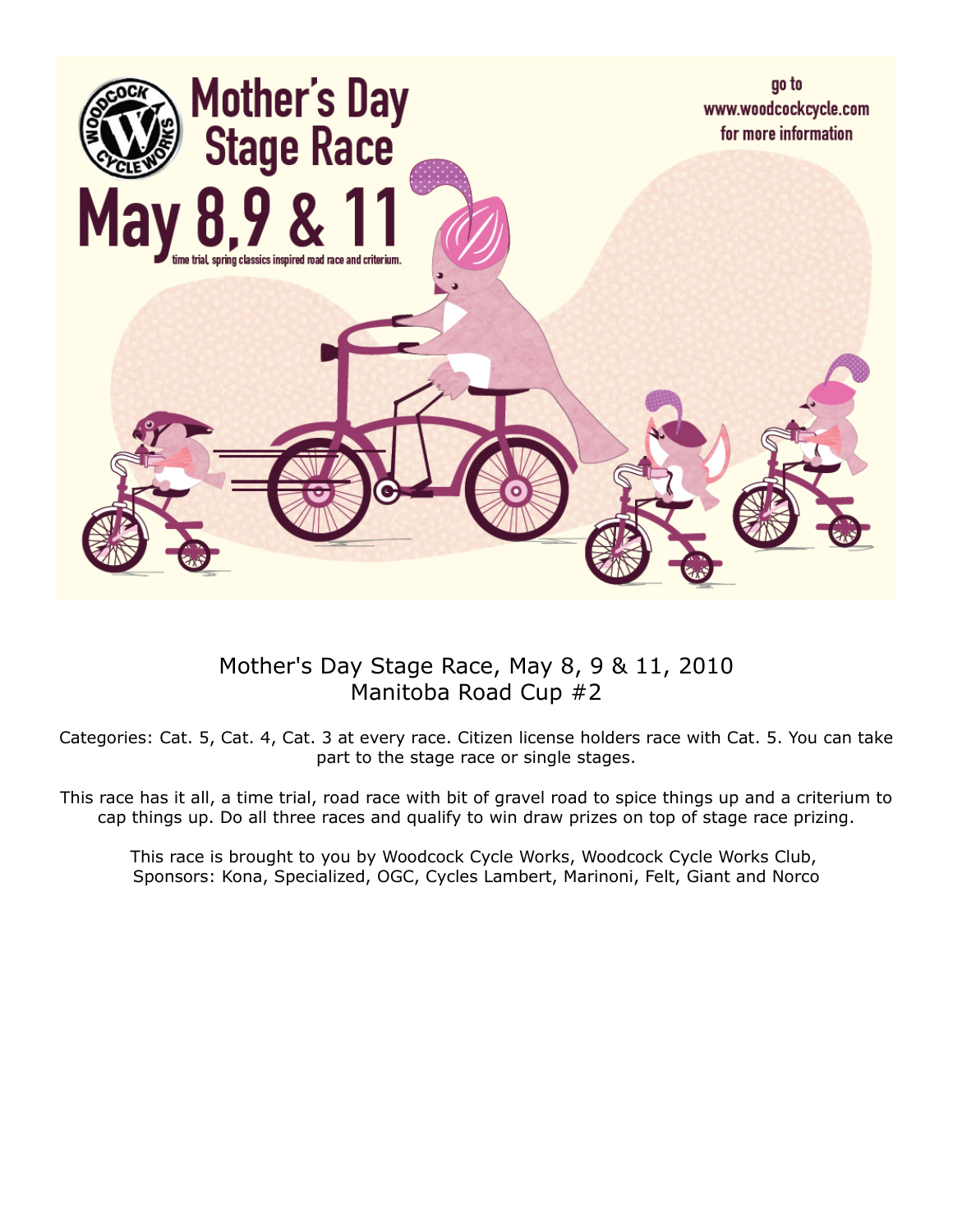# Registration fees

Make cheques payable to Woodcock Cycle

|                                                                                                    | Pre-Registration | Race Day* |
|----------------------------------------------------------------------------------------------------|------------------|-----------|
| May 8, Time Trial                                                                                  | \$10.00          | \$15.00   |
| May 9, Road Race                                                                                   | \$15.00          | \$20.00   |
| May 11, Criterium                                                                                  | \$10.00          | \$15.00   |
| Stage Race                                                                                         | \$25.00          | \$40.00   |
| *Race day registration cash or cheque only. Registration closes 30 minutes before the first start. |                  |           |

Pre-Register by completing the registration form and applicable waivers (for the stages that you are registering for. If entire stage race, then all three waivers.). Drop off or fax your completed forms and full payment to Woodcock Cycle Works, 433 St. Mary's Road, fax 204-257-6306, by May 8, 8 PM.

May 8, 11 km Individual Time Trial at Bird's Hill Park

- − Start and finish at the Pan-Am Games finish
- − One clockwise lap around Bird's Hill Park long loop
- − Registration 10:00 11:00 AM
- − First rider starts at 11:30 AM
- First stage of the Mother's Day Stage Race.
- Light snack food and water available for racers

#### Time Trial Course

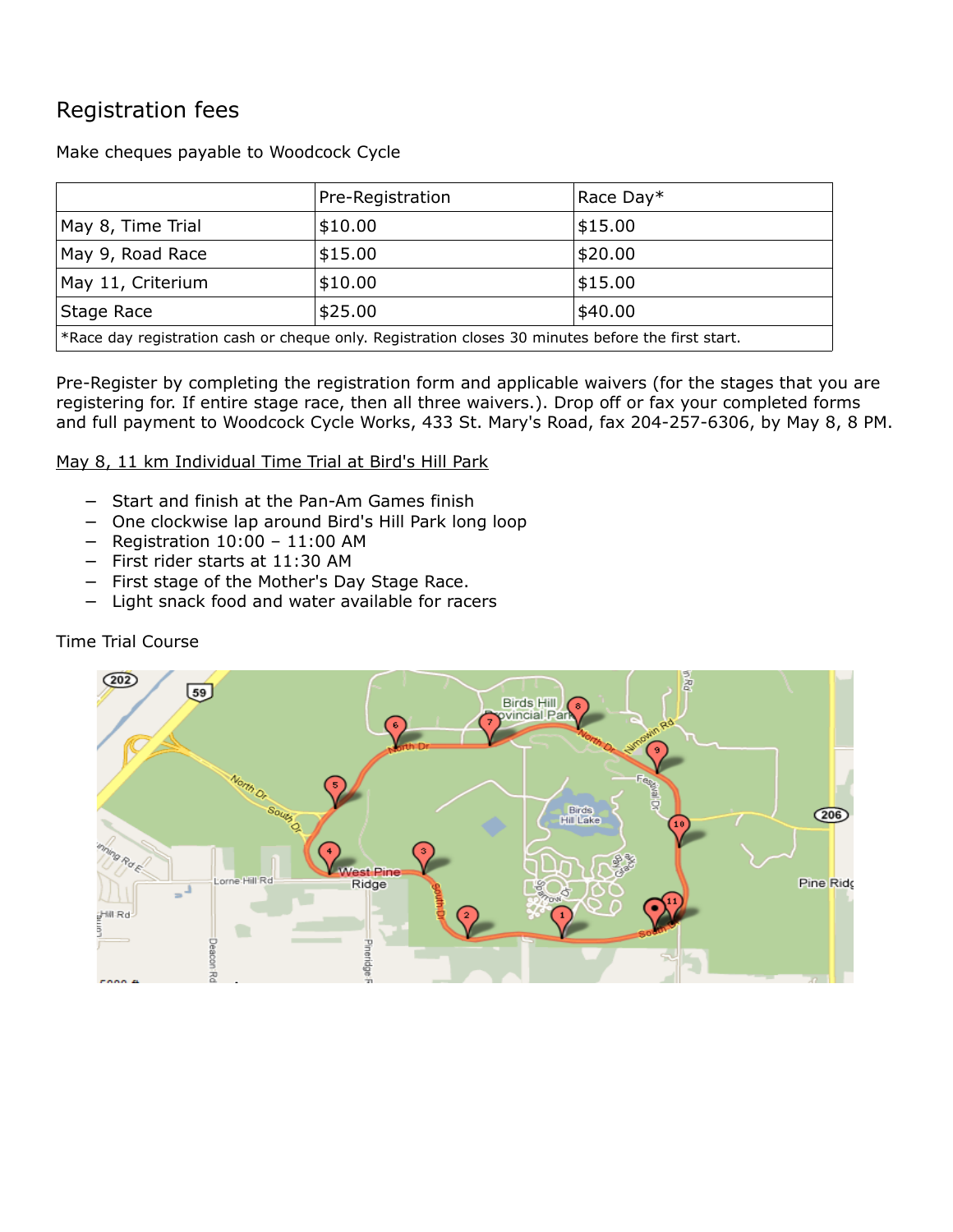#### May 9, Road Race

- − Cat. 5 ~30km, Cat. 4 ~60km, Cat. 3 ~90km
- − Start, registration and parking at Bird's Hill Park East Beach parking lot (Festival Drive)
- − Registration 10:30 11:30 AM
- − Neutral start at 12:00 noon
- − Neutral start to finish line on Sapton Rd. where the race will start.
- − Stage Prize, Mother's Day bouguet to winner of each race.
- − BBQ starts at the East Beach parking lot after the completion of first (cat. 5) race. Bouguets will be awarded after cat. 3 finish.
- − Race course has approximately 1700m gravel road section on Willowdale Rd.
- − No follow vehicles in this race due to permit limitations.
- − No parking allowed on HWY 206 or Sapton Road.

Road Race Course